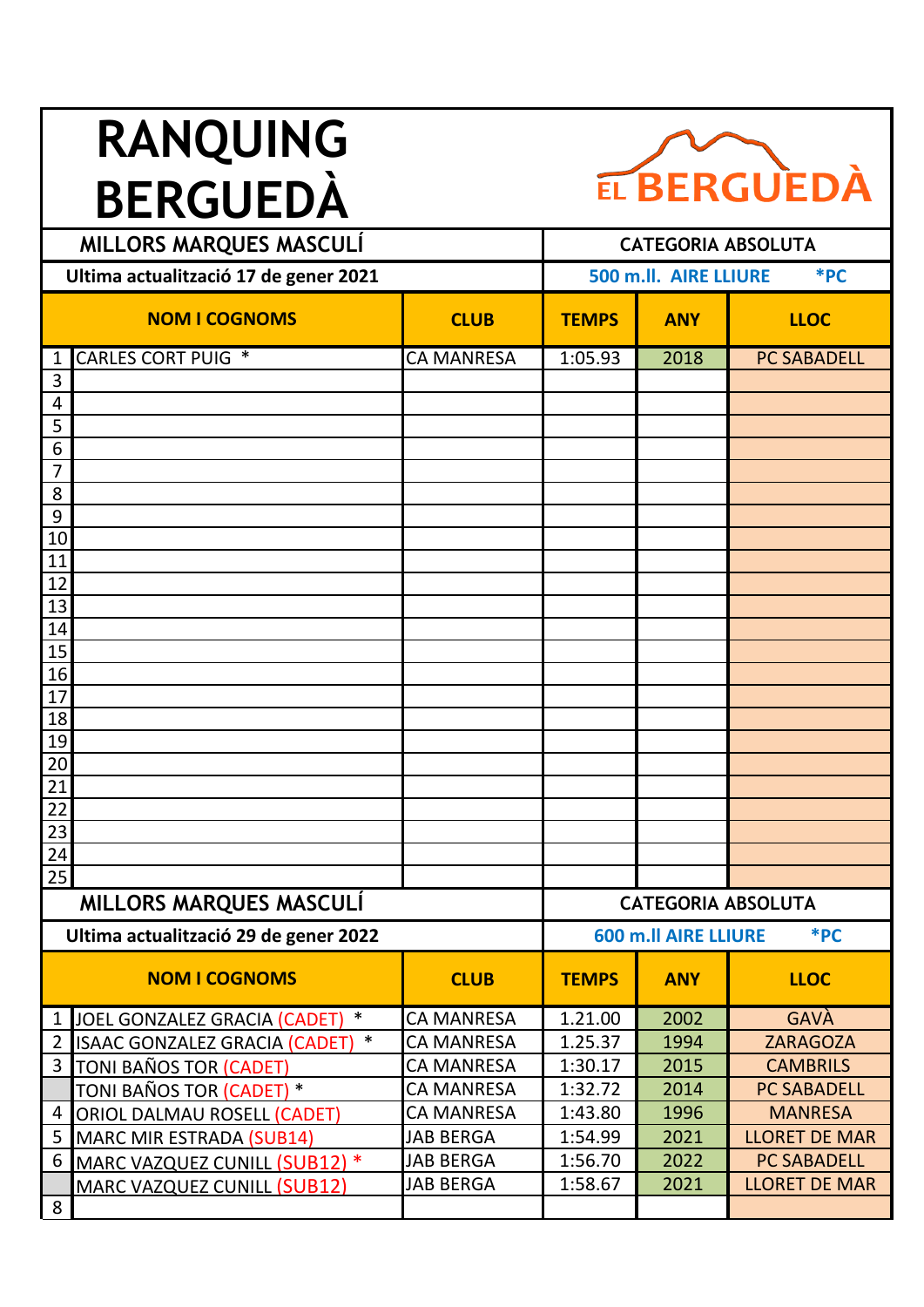| 9  |  |  |  |
|----|--|--|--|
| 10 |  |  |  |
| 11 |  |  |  |
| 12 |  |  |  |
| 13 |  |  |  |
| 14 |  |  |  |
| 15 |  |  |  |
| 16 |  |  |  |
| 17 |  |  |  |
| 18 |  |  |  |
| 19 |  |  |  |
| 20 |  |  |  |
| 21 |  |  |  |
| 22 |  |  |  |
| 23 |  |  |  |
| 24 |  |  |  |
| 25 |  |  |  |

## **RANQUING BERGUEDÀ MILLORS MARQUES MASCULÍ CATEGORIA ABSOLUTA**



| Ultima actualització 9 de febreer 2022 |                                    |                   | 800 m.ll AIRE LLIURE<br>$+$ *PC |            |                              |
|----------------------------------------|------------------------------------|-------------------|---------------------------------|------------|------------------------------|
|                                        | <b>NOM I COGNOMS</b>               | <b>CLUB</b>       | <b>TEMPS</b>                    | <b>ANY</b> | <b>LLOC</b>                  |
| 1 <sup>1</sup>                         | <b>CARLES CORT PUIG *</b>          | <b>CA MANRESA</b> | 1:52.83                         | 2022       | <b>PC SABADELL</b>           |
|                                        | <b>CARLES CORT PUIG *</b>          | <b>CA MANRESA</b> | 1:52.83                         | 2022       | <b>PC SABADELL</b>           |
| $\overline{2}$                         | JOEL GONZALEZ GRACIA               | <b>CA MANRESA</b> | 1.54.34                         | 2001       | <b>MATARÓ</b>                |
|                                        | <b>CARLES CORT PUIG *</b>          | <b>CA MANRESA</b> | 1:54.61                         | 2022       | <b>PC SABADELL</b>           |
| 3                                      | <b>ISAAC GONZALEZ GRACIA</b>       | <b>CA MANRESA</b> | 1.54.40                         | 1996       |                              |
|                                        | <b>CARLES CORT PUIG</b>            | <b>JAB BERGA</b>  | 1:54.45                         | 2018       | <b>SERRAHIMA (BCN)</b>       |
|                                        | <b>CARLES CORT PUIG *</b>          | <b>CA MANRESA</b> | 1:54.98                         | 2020       | <b>PC SABADELL</b>           |
|                                        | <b>CARLES CORT PUIG *</b>          | <b>CA MANRESA</b> | 1:55.86                         | 2020       | <b>PC SABADELL</b>           |
| 4                                      | LLUIS CAMPRUBI ROTA (JUNIOR)       | F.C.BARCELONA     | 1:56.87                         | 2015       | <b>SERRAHIMA (BCN)</b>       |
|                                        | JOEL GONZALEZ GRACIA *             | <b>CA MANRESA</b> | 1.58.5                          | 2002       | PC VILAFRANCA                |
| 6                                      | TONI BAÑOS TOR (SUB23)             | <b>CA MANRESA</b> | 1:58.75                         | 2020       | <b>College Station (USA)</b> |
|                                        | ISAAC GONZALEZ GRACIA *            | <b>CA MANRESA</b> | 2.00.79                         | 1998       | PC VILAFRANCA                |
| 7                                      | JAMES ETAH *                       | <b>CA MANRESA</b> | 2.01.06                         | 2011       | <b>PC SABADELL</b>           |
|                                        | TONI BAÑOS TOR (SUB23) *           | <b>CA MANRESA</b> | 2:01.78                         | 2016       | <b>PC SABADELL</b>           |
|                                        | LLUIS CAMPRUBÍ ROTA (JUNIOR) *     | <b>CA BERGA</b>   | 2:06.60                         | 2013       | <b>PC SABADELL</b>           |
| 8                                      | <b>GUIM CAMPRUBÍ BONET (S20)</b>   | <b>JAB BERGA</b>  | 2:12.31                         | 2022       | <b>PC SABADELL</b>           |
|                                        | <b>GUIM CAMPRUBÍ BONET (SUB18)</b> | <b>JAB BERGA</b>  | 2:15.84                         | 2021       | <b>CASTELLAR VALLES</b>      |
| 9                                      | JORDI CUNILL PEÑA (SUB18)          | <b>JAB BERGA</b>  | 2:21.16                         | 2021       | <b>CASTELLAR VALLES</b>      |
| 10                                     |                                    |                   |                                 |            |                              |
| 11                                     |                                    |                   |                                 |            |                              |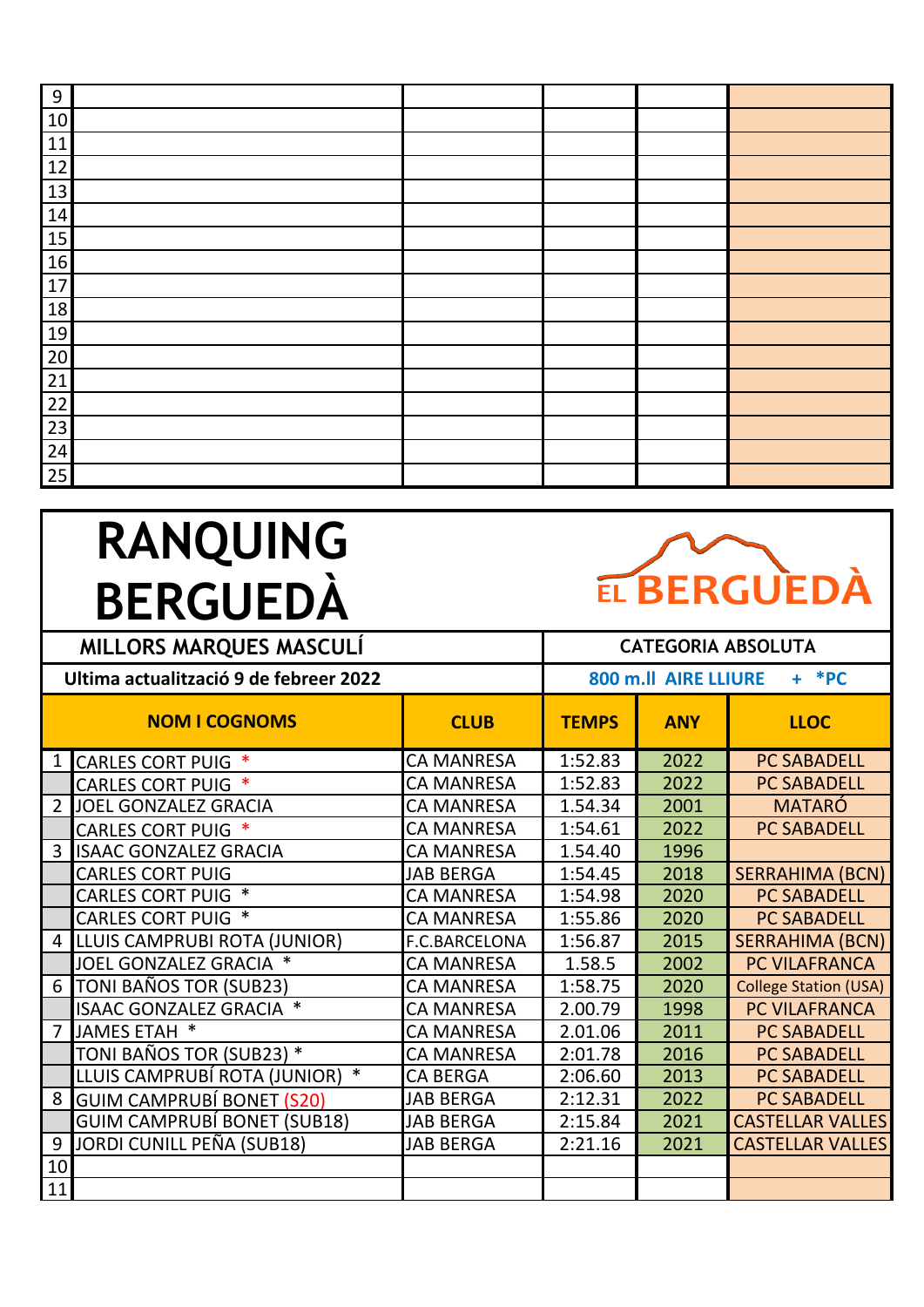| $\overline{12}$ |  |  |  |
|-----------------|--|--|--|
| 13              |  |  |  |
| 14              |  |  |  |
| 15              |  |  |  |
| 16              |  |  |  |
| 17              |  |  |  |
| 18              |  |  |  |
| 19              |  |  |  |
| 20              |  |  |  |
| $\overline{21}$ |  |  |  |
| 22              |  |  |  |
| $\overline{23}$ |  |  |  |
| 24              |  |  |  |

| MILLORS MARQUES MASCULÍ |                                      |                    |                              | <b>CATEGORIA ABSOLUTA</b> |                         |  |  |
|-------------------------|--------------------------------------|--------------------|------------------------------|---------------------------|-------------------------|--|--|
|                         | Ultima actualització 13 de juny 2021 |                    | *PC<br>1000 m.ll AIRE LLIURE |                           |                         |  |  |
|                         | <b>NOM I COGNOMS</b>                 | <b>CLUB</b>        | <b>TEMPS</b>                 | <b>ANY</b>                | <b>LLOC</b>             |  |  |
| $\mathbf{1}$            | RICARD HIERRO VILLABONA (JUNIOR)     | <b>CA MANRESA</b>  | 2:36.1                       | 1995                      | <b>MANRESA</b>          |  |  |
| $\overline{2}$          | TONI BAÑOS TOR (CADET) *             | <b>CA MANRESA</b>  | 2:39.74                      | 2015                      | <b>PC SABADELL</b>      |  |  |
| 3                       | TONI BAÑOS TOR (CADET)               | <b>CA MANRESA</b>  | 2:43.62                      | 2015                      | <b>RAT DEL LLOBREGA</b> |  |  |
| $\overline{4}$          | ISAAC GONZALEZ GRÀCIA (CADET)        | <b>CA MANRESA</b>  | 2:44.7                       | 1993                      | <b>SERRAHIMA (BCN)</b>  |  |  |
| 5                       | <b>JOEL GONZALEZ GRACIA (CADET)</b>  | <b>CA MANRESA</b>  | 2:51.0                       | 1995                      | <b>MANRESA</b>          |  |  |
| 6                       | <b>ALFONSO LOPEZ LOPEZ (JUNIOR)</b>  | <b>CA MANRESA</b>  | 2:51.7                       | 1995                      | <b>MANRESA</b>          |  |  |
| 7                       | RAMON GARCIA ALARCON (INFANTIL)      | <b>CE BERGUEDA</b> | 2:54.1                       | 1993                      | <b>SERRAHIMA (BCN)</b>  |  |  |
| 8                       | JORDI HERNANDO TUBAU (INFANTIL)      | <b>DOMINIQUES</b>  | 2:58.00                      | 1996                      | <b>TERRASSA</b>         |  |  |
| 9                       | <b>BIEL VAZQUEZ CUNILL (SUB16)</b>   | <b>JAB BERGA</b>   | 2:58.19                      | 2021                      | <b>CASTELLAR VALLES</b> |  |  |
| 10                      | <b>BIEL VAZQUEZ CUNILL (SUB16)</b>   | <b>JAB BERGA</b>   | 2:59.80                      | 2021                      | <b>LLORET DE MAR</b>    |  |  |
| 11                      | BIEL VAZQUEZ CUNILL (SUB16) *        | <b>JAB BERGA</b>   | 3:00.43                      | 2021                      | LAU SANT JORDI (BC      |  |  |
|                         | 12 PAU SISTACH GUTIERREZ (SUB16)     | <b>JAB BERGA</b>   | 3:06.70                      | 2021                      | <b>LLORET DE MAR</b>    |  |  |
|                         | 13 ORIOL DALMAU ROSET (INFANTIL)     | <b>CA MANRESA</b>  | 3:12.3                       | 1995                      | <b>MANRESA</b>          |  |  |
|                         | 14 MARCEL MUNTÉ (INFANTIL)           | <b>CASSERRES</b>   | 3:18.10                      | 1991                      | <b>TERRASSA</b>         |  |  |
|                         | 15 MARC MIR ESTRADA (SUB14)          | <b>JAB BERGA</b>   | 3:22.47                      | 2021                      | <b>CASTELLAR VALLES</b> |  |  |
|                         | 16 JOAN LLORDELLA (INFANTIL)         | <b>G.PINOS</b>     | 3:27"20                      | 1991                      | <b>TERRASSA</b>         |  |  |
| 17                      | RAUL SANCHEZ (INFANTIL)              | <b>G.PINOS</b>     | 3:27.30                      | 1991                      | <b>TERRASSA</b>         |  |  |
| 18                      |                                      |                    |                              |                           |                         |  |  |
| 19                      |                                      |                    |                              |                           |                         |  |  |
| 20                      |                                      |                    |                              |                           |                         |  |  |
| 21                      |                                      |                    |                              |                           |                         |  |  |
| 22                      |                                      |                    |                              |                           |                         |  |  |
| 23                      |                                      |                    |                              |                           |                         |  |  |
| 24                      |                                      |                    |                              |                           |                         |  |  |
| 25                      |                                      |                    |                              |                           |                         |  |  |
| 26                      |                                      |                    |                              |                           |                         |  |  |
| 27                      |                                      |                    |                              |                           |                         |  |  |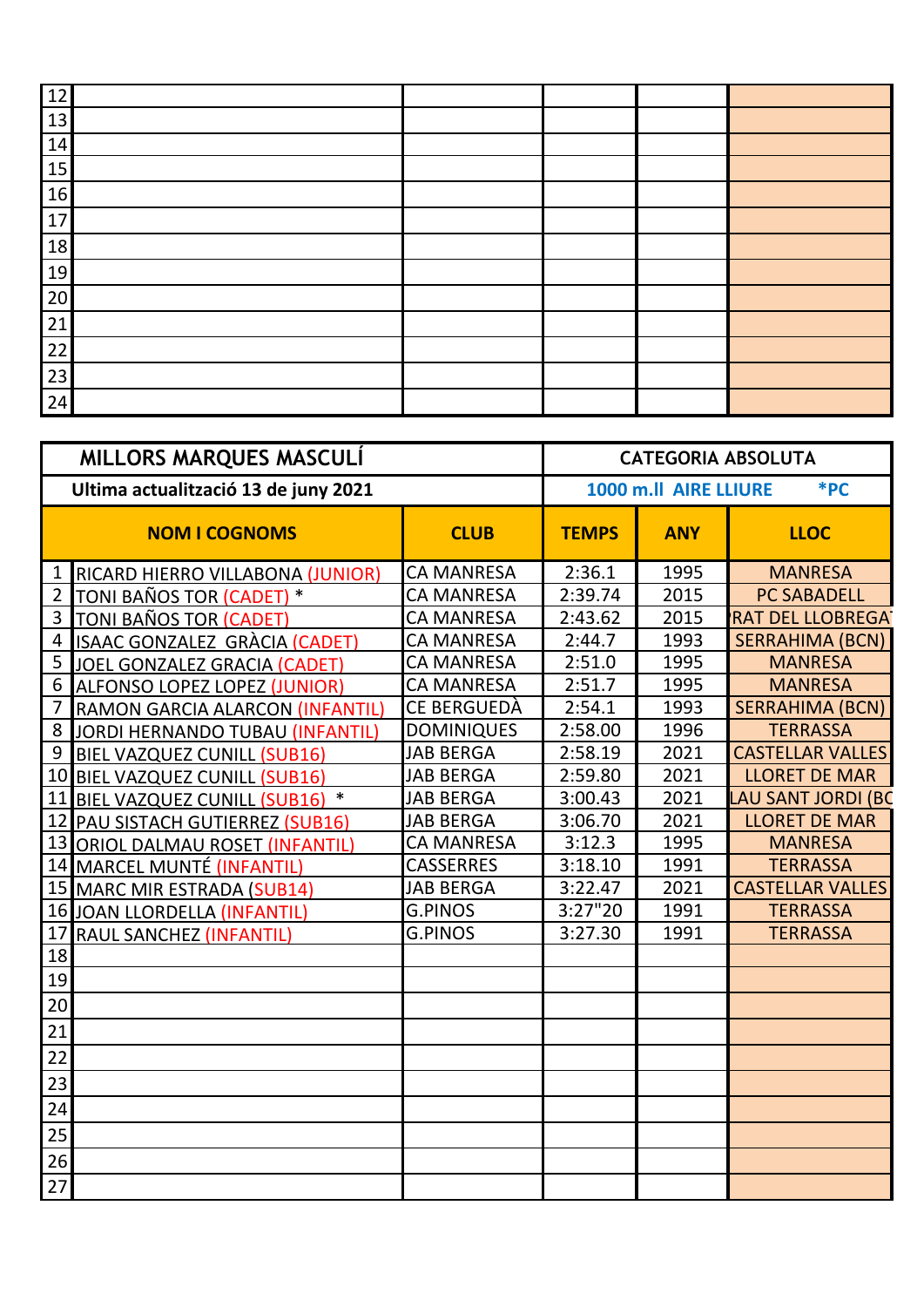| MILLORS MARQUES MASCULI<br><b>CATEGORIA ABSOLUTA</b><br>*PC<br>Ultima actualització 22 de gener 2022<br>1500 m.ll AIRE LLIURE<br><b>NOM I COGNOMS</b><br><b>CLUB</b><br><b>TEMPS</b><br><b>ANY</b><br><b>LLOC</b><br>1 FRANCESC SOLER ESCAMEZ<br><b>BARCELONA</b><br><b>CA MANRESA</b><br>3:54.50<br>1989<br><b>FC BARCELONA</b><br>3:56.47<br>2015<br><b>BARCELONA</b><br>$\overline{2}$<br>LLUIS CAMPRUBÍ ROTA (JUNIOR)<br>3<br><b>ALBERT VILARDAGA PARCERISA</b><br>3.57.0<br><b>CA MANRESA</b><br>1981<br><b>LLUIS TRAVE MUNTADA</b><br>3.57.5<br><b>CA MANRESA</b><br>1977<br>4<br>3:57.99<br>5<br>TONI BAÑOS TOR (SUB23) *<br><b>CA MANRESA</b><br>2018<br><b>PC SABADELL</b><br><b>CARLES CORT PUIG *</b><br>6<br>2021<br><b>CA MANRESA</b><br>3:58.36<br><b>PC SABADELL</b><br>3:59.55<br>2017<br><b>SERRAHIMA (BCN)</b><br><b>CA MANRESA</b><br>TONI BAÑOS TOR (SUB23)<br>8 RICARD HIERRO VILLABONA *<br><b>CA MANRESA</b><br>4.03.23<br>PC VILAFRANCA<br>1998<br>4:03.55<br><b>FC BARCELONA</b><br>2015<br><b>VALENCIA</b><br>LLUIS CAMPRUBÍ ROTA (JUNIOR)<br>$\ast$<br><b>CARLES CORT PUIG *</b><br>4:05.19<br>2021<br><b>CA MANRESA</b><br><b>PC SABADELL</b><br>9 ORIOL DALMAU ROSET<br><b>CA MANRESA</b><br>4.06.10<br>2004<br><b>VILAFRANCA</b><br><b>CARLES CORT PUIG *</b><br>4:11.43<br><b>JAB BERGA</b><br>2017<br><b>PC SABADELL</b><br><b>CARLES CORT PUIG</b><br><b>CA MANRESA</b><br>4:11.85<br>2019<br><b>SABADELL</b><br>11 ISAAC GONZALEZ GRACIA *<br>4.15.65<br>PC VILAFRANCA<br><b>CA MANRESA</b><br>1996<br>12 GUIM CAMPRUBÍ BONET (SUB18)<br><b>JAB BERGA</b><br>4:24.73<br>2021<br><b>LLORET DE MAR</b><br>13 ALFONSO LOPEZ LOPEZ *<br>4:25.20<br><b>CA ANDORRA</b><br>2008<br>PC San Sebastián<br><b>JAB BERGA</b><br>4:53.44<br>2021<br><b>LLORET DE MAR</b><br>14<br>JORDI CUNILL PEÑA (SUB18)<br>15<br>16<br>17<br>18<br>19<br>20<br>21<br>22<br>23<br>24<br>25<br>MILLORS MARQUES MASCULI<br><b>CATEGORIA ABSOLUTA</b><br>Ultima actualització 10 de març 2021<br>*PC<br>2000 m.ll AIRE LLIURE<br><b>NOM I COGNOMS</b><br><b>CLUB</b><br><b>TEMPS</b><br><b>LLOC</b><br><b>ANY</b><br><b>CA MANRESA</b><br>6:26.39<br>2013<br><b>PC SABADELL</b><br>$\ast$<br>TONI BAÑOS TOR (INFANTIL)<br>1<br><b>CE BERGUEDÀ</b><br>7:00.6<br>$\overline{2}$<br>1993<br><b>LLORET DE MAR</b><br>MIQUEL PALOMERA VILA (ALEVÍ)<br>3<br><b>JAB BERGA</b><br>7:56.30<br>2016<br><u> JORDI CUNILL PEÑA (INFANTIL) *</u><br><b>PC SABADELL</b><br>3<br>4<br>5<br>6<br>7 | 28 |  |  |  |
|-----------------------------------------------------------------------------------------------------------------------------------------------------------------------------------------------------------------------------------------------------------------------------------------------------------------------------------------------------------------------------------------------------------------------------------------------------------------------------------------------------------------------------------------------------------------------------------------------------------------------------------------------------------------------------------------------------------------------------------------------------------------------------------------------------------------------------------------------------------------------------------------------------------------------------------------------------------------------------------------------------------------------------------------------------------------------------------------------------------------------------------------------------------------------------------------------------------------------------------------------------------------------------------------------------------------------------------------------------------------------------------------------------------------------------------------------------------------------------------------------------------------------------------------------------------------------------------------------------------------------------------------------------------------------------------------------------------------------------------------------------------------------------------------------------------------------------------------------------------------------------------------------------------------------------------------------------------------------------------------------------------------------------------------------------------------------------------------------------------------------------------------------------------------------------------------------------------------------------------------------------------------------------------------------------------------------------------------------------------------------------------------------------------------------------------------------------------------------------------------|----|--|--|--|
|                                                                                                                                                                                                                                                                                                                                                                                                                                                                                                                                                                                                                                                                                                                                                                                                                                                                                                                                                                                                                                                                                                                                                                                                                                                                                                                                                                                                                                                                                                                                                                                                                                                                                                                                                                                                                                                                                                                                                                                                                                                                                                                                                                                                                                                                                                                                                                                                                                                                                         |    |  |  |  |
|                                                                                                                                                                                                                                                                                                                                                                                                                                                                                                                                                                                                                                                                                                                                                                                                                                                                                                                                                                                                                                                                                                                                                                                                                                                                                                                                                                                                                                                                                                                                                                                                                                                                                                                                                                                                                                                                                                                                                                                                                                                                                                                                                                                                                                                                                                                                                                                                                                                                                         |    |  |  |  |
|                                                                                                                                                                                                                                                                                                                                                                                                                                                                                                                                                                                                                                                                                                                                                                                                                                                                                                                                                                                                                                                                                                                                                                                                                                                                                                                                                                                                                                                                                                                                                                                                                                                                                                                                                                                                                                                                                                                                                                                                                                                                                                                                                                                                                                                                                                                                                                                                                                                                                         |    |  |  |  |
|                                                                                                                                                                                                                                                                                                                                                                                                                                                                                                                                                                                                                                                                                                                                                                                                                                                                                                                                                                                                                                                                                                                                                                                                                                                                                                                                                                                                                                                                                                                                                                                                                                                                                                                                                                                                                                                                                                                                                                                                                                                                                                                                                                                                                                                                                                                                                                                                                                                                                         |    |  |  |  |
|                                                                                                                                                                                                                                                                                                                                                                                                                                                                                                                                                                                                                                                                                                                                                                                                                                                                                                                                                                                                                                                                                                                                                                                                                                                                                                                                                                                                                                                                                                                                                                                                                                                                                                                                                                                                                                                                                                                                                                                                                                                                                                                                                                                                                                                                                                                                                                                                                                                                                         |    |  |  |  |
|                                                                                                                                                                                                                                                                                                                                                                                                                                                                                                                                                                                                                                                                                                                                                                                                                                                                                                                                                                                                                                                                                                                                                                                                                                                                                                                                                                                                                                                                                                                                                                                                                                                                                                                                                                                                                                                                                                                                                                                                                                                                                                                                                                                                                                                                                                                                                                                                                                                                                         |    |  |  |  |
|                                                                                                                                                                                                                                                                                                                                                                                                                                                                                                                                                                                                                                                                                                                                                                                                                                                                                                                                                                                                                                                                                                                                                                                                                                                                                                                                                                                                                                                                                                                                                                                                                                                                                                                                                                                                                                                                                                                                                                                                                                                                                                                                                                                                                                                                                                                                                                                                                                                                                         |    |  |  |  |
|                                                                                                                                                                                                                                                                                                                                                                                                                                                                                                                                                                                                                                                                                                                                                                                                                                                                                                                                                                                                                                                                                                                                                                                                                                                                                                                                                                                                                                                                                                                                                                                                                                                                                                                                                                                                                                                                                                                                                                                                                                                                                                                                                                                                                                                                                                                                                                                                                                                                                         |    |  |  |  |
|                                                                                                                                                                                                                                                                                                                                                                                                                                                                                                                                                                                                                                                                                                                                                                                                                                                                                                                                                                                                                                                                                                                                                                                                                                                                                                                                                                                                                                                                                                                                                                                                                                                                                                                                                                                                                                                                                                                                                                                                                                                                                                                                                                                                                                                                                                                                                                                                                                                                                         |    |  |  |  |
|                                                                                                                                                                                                                                                                                                                                                                                                                                                                                                                                                                                                                                                                                                                                                                                                                                                                                                                                                                                                                                                                                                                                                                                                                                                                                                                                                                                                                                                                                                                                                                                                                                                                                                                                                                                                                                                                                                                                                                                                                                                                                                                                                                                                                                                                                                                                                                                                                                                                                         |    |  |  |  |
|                                                                                                                                                                                                                                                                                                                                                                                                                                                                                                                                                                                                                                                                                                                                                                                                                                                                                                                                                                                                                                                                                                                                                                                                                                                                                                                                                                                                                                                                                                                                                                                                                                                                                                                                                                                                                                                                                                                                                                                                                                                                                                                                                                                                                                                                                                                                                                                                                                                                                         |    |  |  |  |
|                                                                                                                                                                                                                                                                                                                                                                                                                                                                                                                                                                                                                                                                                                                                                                                                                                                                                                                                                                                                                                                                                                                                                                                                                                                                                                                                                                                                                                                                                                                                                                                                                                                                                                                                                                                                                                                                                                                                                                                                                                                                                                                                                                                                                                                                                                                                                                                                                                                                                         |    |  |  |  |
|                                                                                                                                                                                                                                                                                                                                                                                                                                                                                                                                                                                                                                                                                                                                                                                                                                                                                                                                                                                                                                                                                                                                                                                                                                                                                                                                                                                                                                                                                                                                                                                                                                                                                                                                                                                                                                                                                                                                                                                                                                                                                                                                                                                                                                                                                                                                                                                                                                                                                         |    |  |  |  |
|                                                                                                                                                                                                                                                                                                                                                                                                                                                                                                                                                                                                                                                                                                                                                                                                                                                                                                                                                                                                                                                                                                                                                                                                                                                                                                                                                                                                                                                                                                                                                                                                                                                                                                                                                                                                                                                                                                                                                                                                                                                                                                                                                                                                                                                                                                                                                                                                                                                                                         |    |  |  |  |
|                                                                                                                                                                                                                                                                                                                                                                                                                                                                                                                                                                                                                                                                                                                                                                                                                                                                                                                                                                                                                                                                                                                                                                                                                                                                                                                                                                                                                                                                                                                                                                                                                                                                                                                                                                                                                                                                                                                                                                                                                                                                                                                                                                                                                                                                                                                                                                                                                                                                                         |    |  |  |  |
|                                                                                                                                                                                                                                                                                                                                                                                                                                                                                                                                                                                                                                                                                                                                                                                                                                                                                                                                                                                                                                                                                                                                                                                                                                                                                                                                                                                                                                                                                                                                                                                                                                                                                                                                                                                                                                                                                                                                                                                                                                                                                                                                                                                                                                                                                                                                                                                                                                                                                         |    |  |  |  |
|                                                                                                                                                                                                                                                                                                                                                                                                                                                                                                                                                                                                                                                                                                                                                                                                                                                                                                                                                                                                                                                                                                                                                                                                                                                                                                                                                                                                                                                                                                                                                                                                                                                                                                                                                                                                                                                                                                                                                                                                                                                                                                                                                                                                                                                                                                                                                                                                                                                                                         |    |  |  |  |
|                                                                                                                                                                                                                                                                                                                                                                                                                                                                                                                                                                                                                                                                                                                                                                                                                                                                                                                                                                                                                                                                                                                                                                                                                                                                                                                                                                                                                                                                                                                                                                                                                                                                                                                                                                                                                                                                                                                                                                                                                                                                                                                                                                                                                                                                                                                                                                                                                                                                                         |    |  |  |  |
|                                                                                                                                                                                                                                                                                                                                                                                                                                                                                                                                                                                                                                                                                                                                                                                                                                                                                                                                                                                                                                                                                                                                                                                                                                                                                                                                                                                                                                                                                                                                                                                                                                                                                                                                                                                                                                                                                                                                                                                                                                                                                                                                                                                                                                                                                                                                                                                                                                                                                         |    |  |  |  |
|                                                                                                                                                                                                                                                                                                                                                                                                                                                                                                                                                                                                                                                                                                                                                                                                                                                                                                                                                                                                                                                                                                                                                                                                                                                                                                                                                                                                                                                                                                                                                                                                                                                                                                                                                                                                                                                                                                                                                                                                                                                                                                                                                                                                                                                                                                                                                                                                                                                                                         |    |  |  |  |
|                                                                                                                                                                                                                                                                                                                                                                                                                                                                                                                                                                                                                                                                                                                                                                                                                                                                                                                                                                                                                                                                                                                                                                                                                                                                                                                                                                                                                                                                                                                                                                                                                                                                                                                                                                                                                                                                                                                                                                                                                                                                                                                                                                                                                                                                                                                                                                                                                                                                                         |    |  |  |  |
|                                                                                                                                                                                                                                                                                                                                                                                                                                                                                                                                                                                                                                                                                                                                                                                                                                                                                                                                                                                                                                                                                                                                                                                                                                                                                                                                                                                                                                                                                                                                                                                                                                                                                                                                                                                                                                                                                                                                                                                                                                                                                                                                                                                                                                                                                                                                                                                                                                                                                         |    |  |  |  |
|                                                                                                                                                                                                                                                                                                                                                                                                                                                                                                                                                                                                                                                                                                                                                                                                                                                                                                                                                                                                                                                                                                                                                                                                                                                                                                                                                                                                                                                                                                                                                                                                                                                                                                                                                                                                                                                                                                                                                                                                                                                                                                                                                                                                                                                                                                                                                                                                                                                                                         |    |  |  |  |
|                                                                                                                                                                                                                                                                                                                                                                                                                                                                                                                                                                                                                                                                                                                                                                                                                                                                                                                                                                                                                                                                                                                                                                                                                                                                                                                                                                                                                                                                                                                                                                                                                                                                                                                                                                                                                                                                                                                                                                                                                                                                                                                                                                                                                                                                                                                                                                                                                                                                                         |    |  |  |  |
|                                                                                                                                                                                                                                                                                                                                                                                                                                                                                                                                                                                                                                                                                                                                                                                                                                                                                                                                                                                                                                                                                                                                                                                                                                                                                                                                                                                                                                                                                                                                                                                                                                                                                                                                                                                                                                                                                                                                                                                                                                                                                                                                                                                                                                                                                                                                                                                                                                                                                         |    |  |  |  |
|                                                                                                                                                                                                                                                                                                                                                                                                                                                                                                                                                                                                                                                                                                                                                                                                                                                                                                                                                                                                                                                                                                                                                                                                                                                                                                                                                                                                                                                                                                                                                                                                                                                                                                                                                                                                                                                                                                                                                                                                                                                                                                                                                                                                                                                                                                                                                                                                                                                                                         |    |  |  |  |
|                                                                                                                                                                                                                                                                                                                                                                                                                                                                                                                                                                                                                                                                                                                                                                                                                                                                                                                                                                                                                                                                                                                                                                                                                                                                                                                                                                                                                                                                                                                                                                                                                                                                                                                                                                                                                                                                                                                                                                                                                                                                                                                                                                                                                                                                                                                                                                                                                                                                                         |    |  |  |  |
|                                                                                                                                                                                                                                                                                                                                                                                                                                                                                                                                                                                                                                                                                                                                                                                                                                                                                                                                                                                                                                                                                                                                                                                                                                                                                                                                                                                                                                                                                                                                                                                                                                                                                                                                                                                                                                                                                                                                                                                                                                                                                                                                                                                                                                                                                                                                                                                                                                                                                         |    |  |  |  |
|                                                                                                                                                                                                                                                                                                                                                                                                                                                                                                                                                                                                                                                                                                                                                                                                                                                                                                                                                                                                                                                                                                                                                                                                                                                                                                                                                                                                                                                                                                                                                                                                                                                                                                                                                                                                                                                                                                                                                                                                                                                                                                                                                                                                                                                                                                                                                                                                                                                                                         |    |  |  |  |
|                                                                                                                                                                                                                                                                                                                                                                                                                                                                                                                                                                                                                                                                                                                                                                                                                                                                                                                                                                                                                                                                                                                                                                                                                                                                                                                                                                                                                                                                                                                                                                                                                                                                                                                                                                                                                                                                                                                                                                                                                                                                                                                                                                                                                                                                                                                                                                                                                                                                                         |    |  |  |  |
|                                                                                                                                                                                                                                                                                                                                                                                                                                                                                                                                                                                                                                                                                                                                                                                                                                                                                                                                                                                                                                                                                                                                                                                                                                                                                                                                                                                                                                                                                                                                                                                                                                                                                                                                                                                                                                                                                                                                                                                                                                                                                                                                                                                                                                                                                                                                                                                                                                                                                         |    |  |  |  |
|                                                                                                                                                                                                                                                                                                                                                                                                                                                                                                                                                                                                                                                                                                                                                                                                                                                                                                                                                                                                                                                                                                                                                                                                                                                                                                                                                                                                                                                                                                                                                                                                                                                                                                                                                                                                                                                                                                                                                                                                                                                                                                                                                                                                                                                                                                                                                                                                                                                                                         |    |  |  |  |
|                                                                                                                                                                                                                                                                                                                                                                                                                                                                                                                                                                                                                                                                                                                                                                                                                                                                                                                                                                                                                                                                                                                                                                                                                                                                                                                                                                                                                                                                                                                                                                                                                                                                                                                                                                                                                                                                                                                                                                                                                                                                                                                                                                                                                                                                                                                                                                                                                                                                                         |    |  |  |  |
|                                                                                                                                                                                                                                                                                                                                                                                                                                                                                                                                                                                                                                                                                                                                                                                                                                                                                                                                                                                                                                                                                                                                                                                                                                                                                                                                                                                                                                                                                                                                                                                                                                                                                                                                                                                                                                                                                                                                                                                                                                                                                                                                                                                                                                                                                                                                                                                                                                                                                         |    |  |  |  |
|                                                                                                                                                                                                                                                                                                                                                                                                                                                                                                                                                                                                                                                                                                                                                                                                                                                                                                                                                                                                                                                                                                                                                                                                                                                                                                                                                                                                                                                                                                                                                                                                                                                                                                                                                                                                                                                                                                                                                                                                                                                                                                                                                                                                                                                                                                                                                                                                                                                                                         |    |  |  |  |
|                                                                                                                                                                                                                                                                                                                                                                                                                                                                                                                                                                                                                                                                                                                                                                                                                                                                                                                                                                                                                                                                                                                                                                                                                                                                                                                                                                                                                                                                                                                                                                                                                                                                                                                                                                                                                                                                                                                                                                                                                                                                                                                                                                                                                                                                                                                                                                                                                                                                                         |    |  |  |  |
|                                                                                                                                                                                                                                                                                                                                                                                                                                                                                                                                                                                                                                                                                                                                                                                                                                                                                                                                                                                                                                                                                                                                                                                                                                                                                                                                                                                                                                                                                                                                                                                                                                                                                                                                                                                                                                                                                                                                                                                                                                                                                                                                                                                                                                                                                                                                                                                                                                                                                         |    |  |  |  |
|                                                                                                                                                                                                                                                                                                                                                                                                                                                                                                                                                                                                                                                                                                                                                                                                                                                                                                                                                                                                                                                                                                                                                                                                                                                                                                                                                                                                                                                                                                                                                                                                                                                                                                                                                                                                                                                                                                                                                                                                                                                                                                                                                                                                                                                                                                                                                                                                                                                                                         |    |  |  |  |
|                                                                                                                                                                                                                                                                                                                                                                                                                                                                                                                                                                                                                                                                                                                                                                                                                                                                                                                                                                                                                                                                                                                                                                                                                                                                                                                                                                                                                                                                                                                                                                                                                                                                                                                                                                                                                                                                                                                                                                                                                                                                                                                                                                                                                                                                                                                                                                                                                                                                                         |    |  |  |  |
|                                                                                                                                                                                                                                                                                                                                                                                                                                                                                                                                                                                                                                                                                                                                                                                                                                                                                                                                                                                                                                                                                                                                                                                                                                                                                                                                                                                                                                                                                                                                                                                                                                                                                                                                                                                                                                                                                                                                                                                                                                                                                                                                                                                                                                                                                                                                                                                                                                                                                         |    |  |  |  |
|                                                                                                                                                                                                                                                                                                                                                                                                                                                                                                                                                                                                                                                                                                                                                                                                                                                                                                                                                                                                                                                                                                                                                                                                                                                                                                                                                                                                                                                                                                                                                                                                                                                                                                                                                                                                                                                                                                                                                                                                                                                                                                                                                                                                                                                                                                                                                                                                                                                                                         |    |  |  |  |
|                                                                                                                                                                                                                                                                                                                                                                                                                                                                                                                                                                                                                                                                                                                                                                                                                                                                                                                                                                                                                                                                                                                                                                                                                                                                                                                                                                                                                                                                                                                                                                                                                                                                                                                                                                                                                                                                                                                                                                                                                                                                                                                                                                                                                                                                                                                                                                                                                                                                                         |    |  |  |  |
|                                                                                                                                                                                                                                                                                                                                                                                                                                                                                                                                                                                                                                                                                                                                                                                                                                                                                                                                                                                                                                                                                                                                                                                                                                                                                                                                                                                                                                                                                                                                                                                                                                                                                                                                                                                                                                                                                                                                                                                                                                                                                                                                                                                                                                                                                                                                                                                                                                                                                         |    |  |  |  |
| 8                                                                                                                                                                                                                                                                                                                                                                                                                                                                                                                                                                                                                                                                                                                                                                                                                                                                                                                                                                                                                                                                                                                                                                                                                                                                                                                                                                                                                                                                                                                                                                                                                                                                                                                                                                                                                                                                                                                                                                                                                                                                                                                                                                                                                                                                                                                                                                                                                                                                                       |    |  |  |  |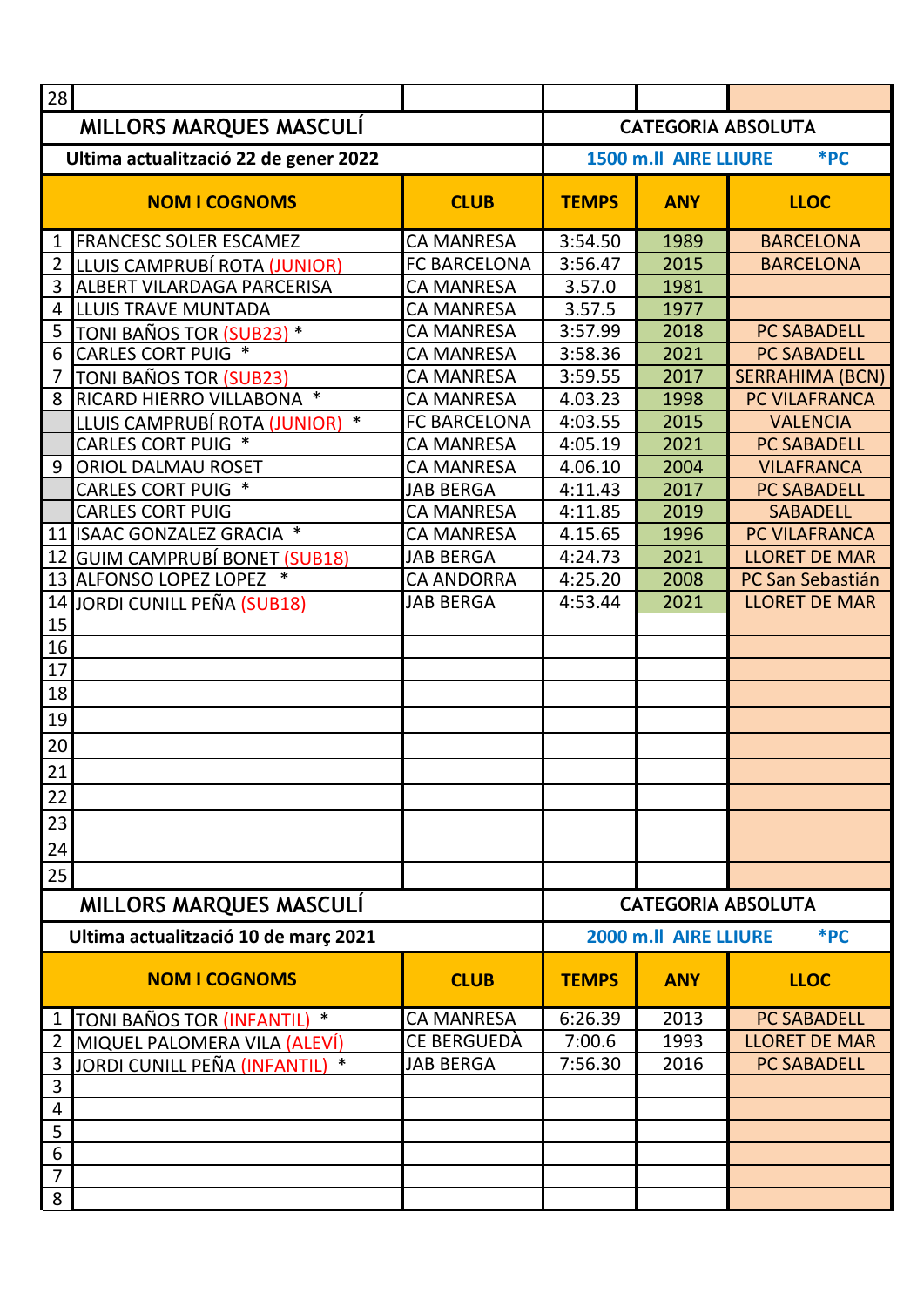| 9              |                                       |                   |              |              |                           |
|----------------|---------------------------------------|-------------------|--------------|--------------|---------------------------|
| $10$           |                                       |                   |              |              |                           |
| <u>11</u>      |                                       |                   |              |              |                           |
| 12             |                                       |                   |              |              |                           |
| 13             |                                       |                   |              |              |                           |
| 14             |                                       |                   |              |              |                           |
| 15             |                                       |                   |              |              |                           |
| 16             |                                       |                   |              |              |                           |
| $17\,$         |                                       |                   |              |              |                           |
| 18             |                                       |                   |              |              |                           |
| 19             |                                       |                   |              |              |                           |
| $20\,$         |                                       |                   |              |              |                           |
| 21             |                                       |                   |              |              |                           |
| 22             |                                       |                   |              |              |                           |
| 23             |                                       |                   |              |              |                           |
| 24             |                                       |                   |              |              |                           |
| 25             |                                       |                   |              |              |                           |
|                |                                       |                   |              |              |                           |
|                | MILLORS MARQUES MASCULÍ               |                   |              |              | <b>CATEGORIA ABSOLUTA</b> |
|                | Ultima actualització 17 de gener 2021 |                   |              | <b>MILLA</b> |                           |
|                |                                       |                   |              |              |                           |
|                | <b>NOM I COGNOMS</b>                  | <b>CLUB</b>       | <b>TEMPS</b> | <b>ANY</b>   | <b>LLOC</b>               |
| $\mathbf{1}$   | TONI BAÑOS TOR (SUB23)                | <b>CINCINATI</b>  | 04:07.       | 2021         | University of Huston      |
| $\mathbf{1}$   | TONI BAÑOS TOR (SUB23)                | <b>CA MANRESA</b> | 4:11.40      | 2020         | ollege Station - (USA     |
| $\overline{2}$ | RICARD HIERRO VILLABONA (JUNIOR)      | <b>CA MANRESA</b> | 05:29.       | 1995         | <b>NAVÀS</b>              |
| $\overline{3}$ |                                       |                   |              |              |                           |
| $\overline{4}$ |                                       |                   |              |              |                           |
| 5              |                                       |                   |              |              |                           |
| $\overline{6}$ |                                       |                   |              |              |                           |
| $\overline{7}$ |                                       |                   |              |              |                           |
| 8              |                                       |                   |              |              |                           |
| 9              |                                       |                   |              |              |                           |
| 10             |                                       |                   |              |              |                           |
| 11             |                                       |                   |              |              |                           |
| 12             |                                       |                   |              |              |                           |
| 13             |                                       |                   |              |              |                           |
| 14             |                                       |                   |              |              |                           |
| 15             |                                       |                   |              |              |                           |
| 16             |                                       |                   |              |              |                           |
| $17\,$         |                                       |                   |              |              |                           |
| 18             |                                       |                   |              |              |                           |
| 19             |                                       |                   |              |              |                           |
| $20\,$         |                                       |                   |              |              |                           |
| 21             |                                       |                   |              |              |                           |
|                |                                       |                   |              |              |                           |
|                |                                       |                   |              |              |                           |
| 22             |                                       |                   |              |              |                           |
| 23<br>24       |                                       |                   |              |              |                           |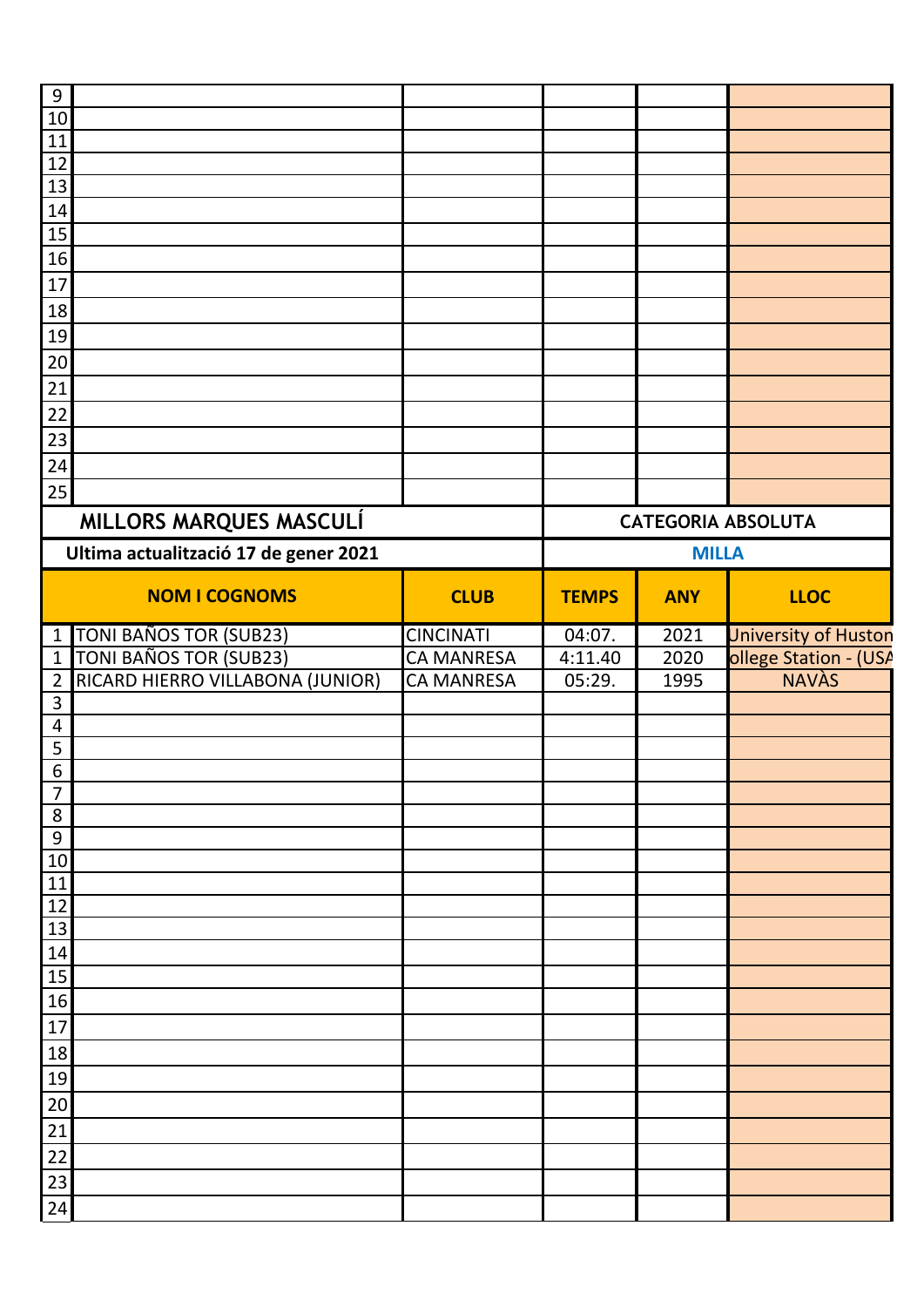| 25                                              |                   |              |                                     |                           |
|-------------------------------------------------|-------------------|--------------|-------------------------------------|---------------------------|
| MILLORS MARQUES MASCULÍ                         |                   |              |                                     | <b>CATEGORIA ABSOLUTA</b> |
| Ultima actualització 17 de gener 2021           |                   |              | 3000 m. obstacles                   |                           |
| <b>NOM I COGNOMS</b>                            | <b>CLUB</b>       | <b>TEMPS</b> | <b>ANY</b>                          | <b>LLOC</b>               |
| <b>TONI BAÑOS TOR (SUB23)</b><br>1              | <b>CA MANRESA</b> | 8:44.37      | 2017                                | <b>SERRAHIMA (BCN)</b>    |
| <b>FRANCESC SOLER ESCAMEZ</b><br>$\overline{2}$ | <b>CA MANRESA</b> | 8.44.62      | 1988                                |                           |
| <b>ALBERT VILARDAGA PARCERISA</b><br>3          | <b>CA MANRESA</b> | 9.14.5       | 1981                                |                           |
| ALFONSO LOPEZ LOPEZ (PROMESA)<br>4              | <b>CA MANRESA</b> | 10:02.4      | 1993                                | <b>SERRAHIMA (BCN)</b>    |
| 5                                               |                   |              |                                     |                           |
| 6<br>$\overline{7}$                             |                   |              |                                     |                           |
| 8                                               |                   |              |                                     |                           |
| 9                                               |                   |              |                                     |                           |
| 10                                              |                   |              |                                     |                           |
| 11                                              |                   |              |                                     |                           |
| 12                                              |                   |              |                                     |                           |
| 13                                              |                   |              |                                     |                           |
| 14                                              |                   |              |                                     |                           |
| 15                                              |                   |              |                                     |                           |
| 16                                              |                   |              |                                     |                           |
| 17                                              |                   |              |                                     |                           |
| 18                                              |                   |              |                                     |                           |
| 19                                              |                   |              |                                     |                           |
| 20                                              |                   |              |                                     |                           |
| 21                                              |                   |              |                                     |                           |
| 22                                              |                   |              |                                     |                           |
| 23                                              |                   |              |                                     |                           |
| 24                                              |                   |              |                                     |                           |
| 25                                              |                   |              |                                     |                           |
| MILLORS MARQUES MASCULI                         |                   |              | <b>CATEGORIA ABSOLUTA</b>           |                           |
| Ultima actualització 17 de gener 2021           |                   |              | 2000 m. obstacles aire lliure o *PC |                           |
| <b>NOM I COGNOMS</b>                            | <b>CLUB</b>       | <b>TEMPS</b> | <b>ANY</b>                          | <b>LLOC</b>               |
| TONI BAÑOS TOR (SUB23)<br>$\mathbf 1$           | <b>CA MANRESA</b> | 5:53.36      | 2017                                | <b>SERRAHIMA (BCN)</b>    |
| TONI BAÑOS TOR (SUB23) *<br>$\overline{2}$      | <b>CA MANRESA</b> | 5:54.95      | 2018                                | Minsk - (BLR)             |
| JOSEP QUEVEDO GARCIA (M65)<br>3                 | <b>CA MANRESA</b> | 8.45.28      | 2016                                | MOLLET DEL VALLÈS         |
| $\overline{4}$                                  |                   |              |                                     |                           |
| 5<br>6                                          |                   |              |                                     |                           |
| 7                                               |                   |              |                                     |                           |
| 8                                               |                   |              |                                     |                           |
| 9                                               |                   |              |                                     |                           |
| 10                                              |                   |              |                                     |                           |
| 11                                              |                   |              |                                     |                           |
| 12                                              |                   |              |                                     |                           |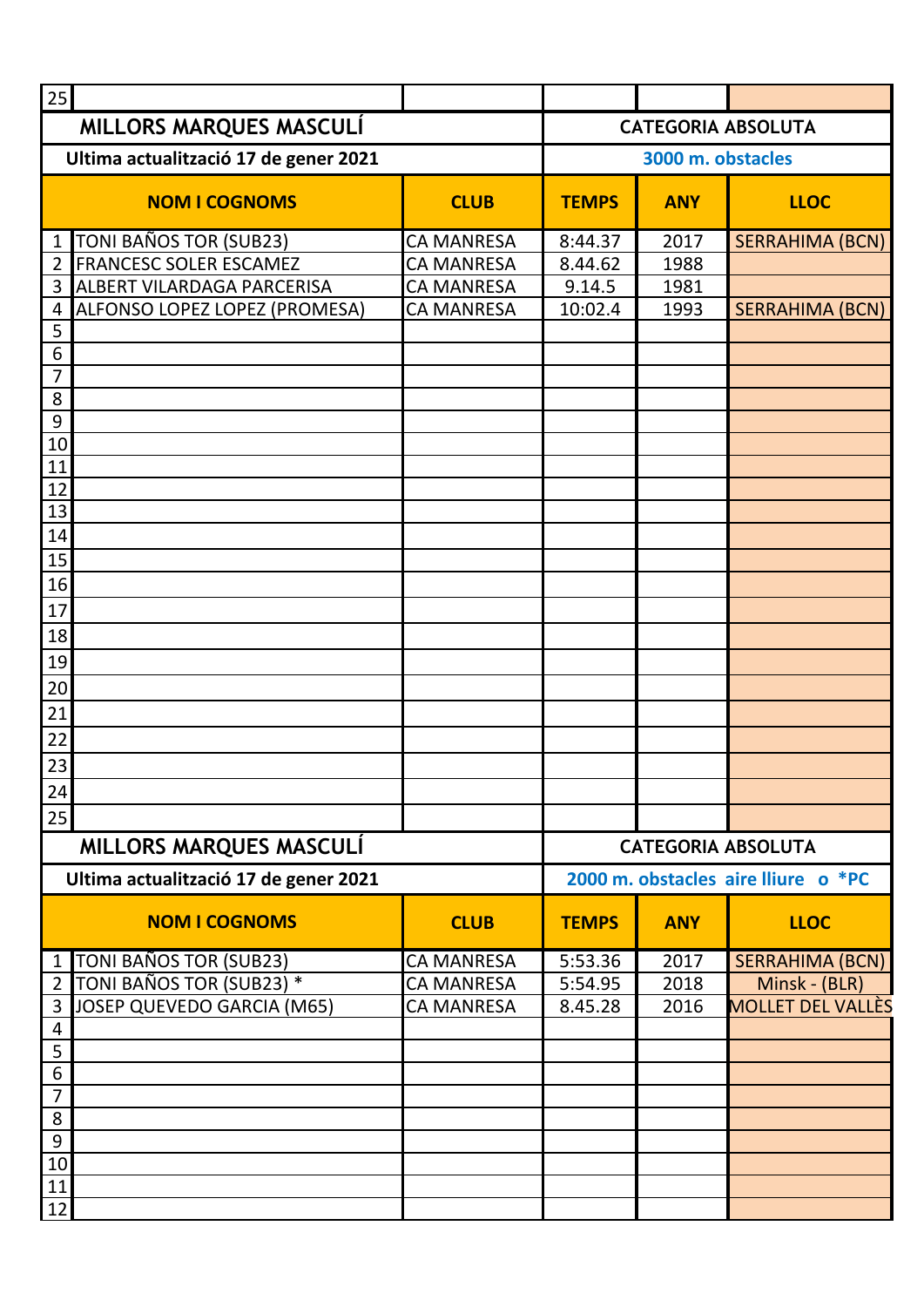| 13                                    |                                       |                   |              |            |                               |
|---------------------------------------|---------------------------------------|-------------------|--------------|------------|-------------------------------|
| 14                                    |                                       |                   |              |            |                               |
| 15                                    |                                       |                   |              |            |                               |
| 16                                    |                                       |                   |              |            |                               |
| 17                                    |                                       |                   |              |            |                               |
| 18                                    |                                       |                   |              |            |                               |
| 19                                    |                                       |                   |              |            |                               |
| 20                                    |                                       |                   |              |            |                               |
| 21                                    |                                       |                   |              |            |                               |
| $22\,$                                |                                       |                   |              |            |                               |
| 23                                    |                                       |                   |              |            |                               |
| 24                                    |                                       |                   |              |            |                               |
| 25                                    |                                       |                   |              |            |                               |
|                                       | MILLORS MARQUES MASCULÍ               |                   |              |            | <b>CATEGORIA ABSOLUTA</b>     |
|                                       | Ultima actualització 17 de gener 2021 |                   |              |            | 1500 m. obstacles aire lliure |
|                                       | <b>NOM I COGNOMS</b>                  | <b>CLUB</b>       | <b>TEMPS</b> | <b>ANY</b> | <b>LLOC</b>                   |
| $\mathbf{1}$                          | <b>JORDI HERNANDO TUBAU</b>           | <b>JAB BERGA</b>  | 4:26.00      | 2017       | <b>GAVÀ</b>                   |
| $\overline{2}$                        | TONI BAÑOS TOR (CADET)                | <b>CA MANRESA</b> | 4.26.17      | 2000       | <b>VALLADOLID</b>             |
| $\overline{3}$                        |                                       |                   |              |            |                               |
| $\overline{4}$                        |                                       |                   |              |            |                               |
| 5                                     |                                       |                   |              |            |                               |
| $6\,$<br>$\overline{7}$               |                                       |                   |              |            |                               |
| 8                                     |                                       |                   |              |            |                               |
| $9\,$                                 |                                       |                   |              |            |                               |
| <u>10</u>                             |                                       |                   |              |            |                               |
| 11                                    |                                       |                   |              |            |                               |
| 12                                    |                                       |                   |              |            |                               |
| <u>13</u>                             |                                       |                   |              |            |                               |
| 14                                    |                                       |                   |              |            |                               |
| 15<br>16                              |                                       |                   |              |            |                               |
| 17                                    |                                       |                   |              |            |                               |
| 18                                    |                                       |                   |              |            |                               |
| 19                                    |                                       |                   |              |            |                               |
| $20\,$                                |                                       |                   |              |            |                               |
| 21                                    |                                       |                   |              |            |                               |
| 22                                    |                                       |                   |              |            |                               |
| 23                                    |                                       |                   |              |            |                               |
| 24                                    |                                       |                   |              |            |                               |
| 25                                    |                                       |                   |              |            |                               |
|                                       | MILLORS MARQUES MASCULÍ               |                   |              |            | <b>CATEGORIA ABSOLUTA</b>     |
|                                       |                                       |                   |              |            | 1000 m. obstacles aire lliure |
| Ultima actualització 17 de gener 2021 |                                       |                   |              |            |                               |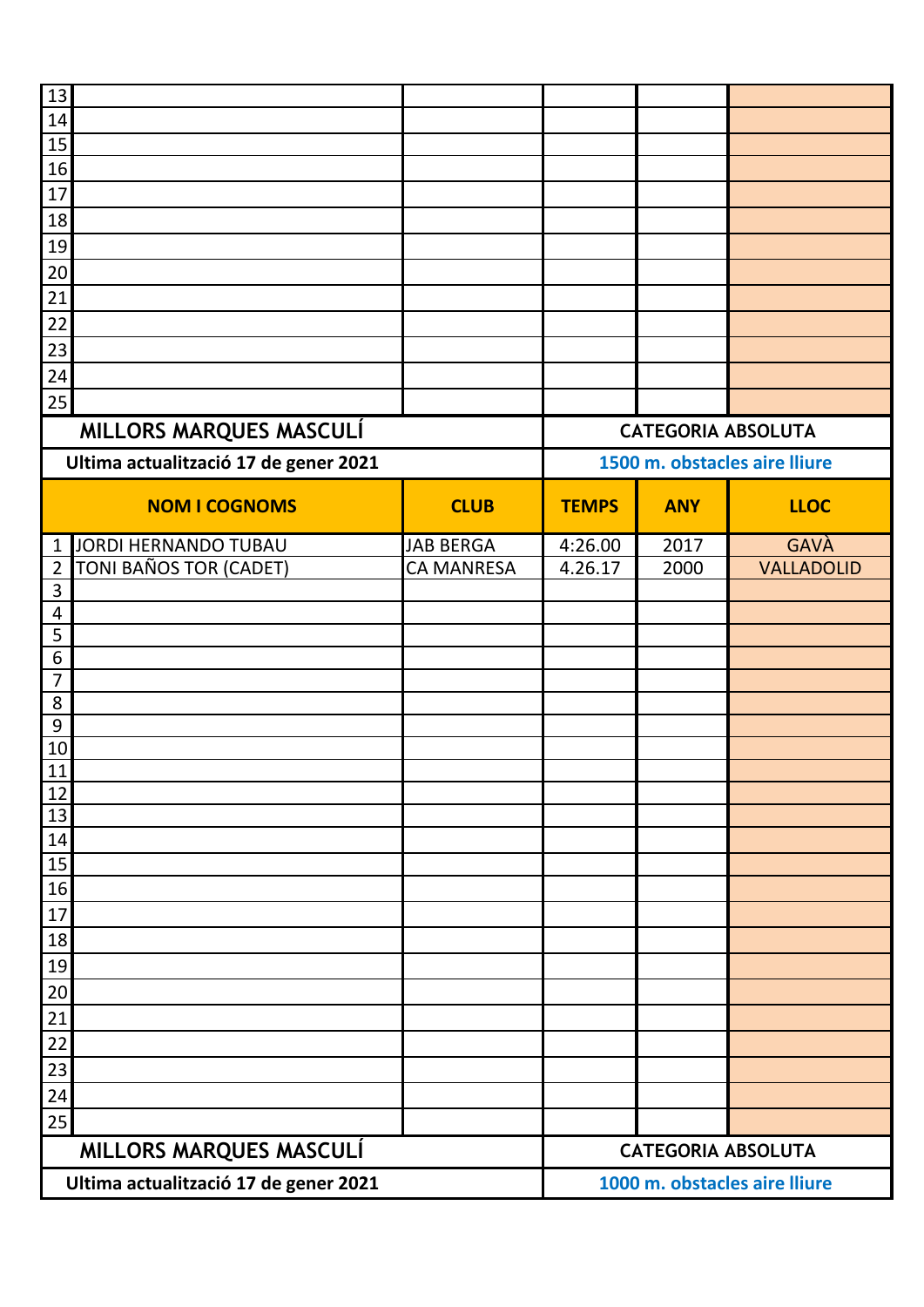|                                    | <b>NOM I COGNOMS</b> | <b>CLUB</b> | <b>TEMPS</b> | <b>ANY</b> | <b>LLOC</b>            |
|------------------------------------|----------------------|-------------|--------------|------------|------------------------|
| $\mathbf{1}$                       | ENRIC ARISÓ BAYLINA  |             | 03:06        | 1980       | <b>SERRAHIMA (BCN)</b> |
| $\overline{2}$                     |                      |             |              |            |                        |
| $\mathbf{3}$                       |                      |             |              |            |                        |
| $\overline{4}$                     |                      |             |              |            |                        |
| $\overline{\mathbf{5}}$            |                      |             |              |            |                        |
| $\boldsymbol{6}$<br>$\overline{7}$ |                      |             |              |            |                        |
| $\,8\,$                            |                      |             |              |            |                        |
| $\overline{9}$                     |                      |             |              |            |                        |
| 10                                 |                      |             |              |            |                        |
| 11                                 |                      |             |              |            |                        |
| $\frac{12}{13}$                    |                      |             |              |            |                        |
|                                    |                      |             |              |            |                        |
| 14                                 |                      |             |              |            |                        |
| 15                                 |                      |             |              |            |                        |
| 16                                 |                      |             |              |            |                        |
| 17                                 |                      |             |              |            |                        |
| 18                                 |                      |             |              |            |                        |
| 19                                 |                      |             |              |            |                        |
| 20                                 |                      |             |              |            |                        |
| 21                                 |                      |             |              |            |                        |
| 22                                 |                      |             |              |            |                        |
| 23                                 |                      |             |              |            |                        |
| 24                                 |                      |             |              |            |                        |
| 25                                 |                      |             |              |            |                        |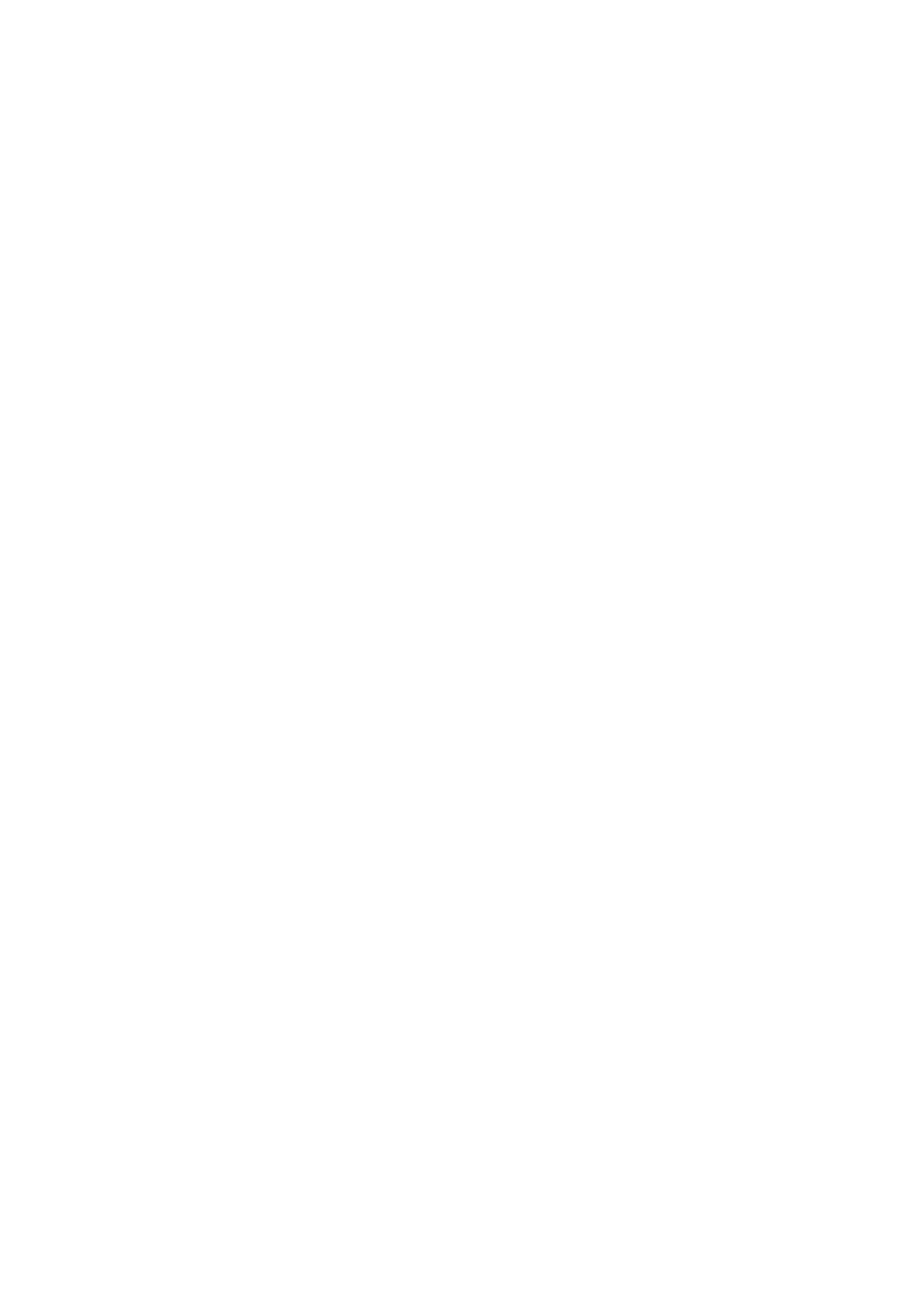PRAT DEL LLOBREGAT

 $\dot{P}$